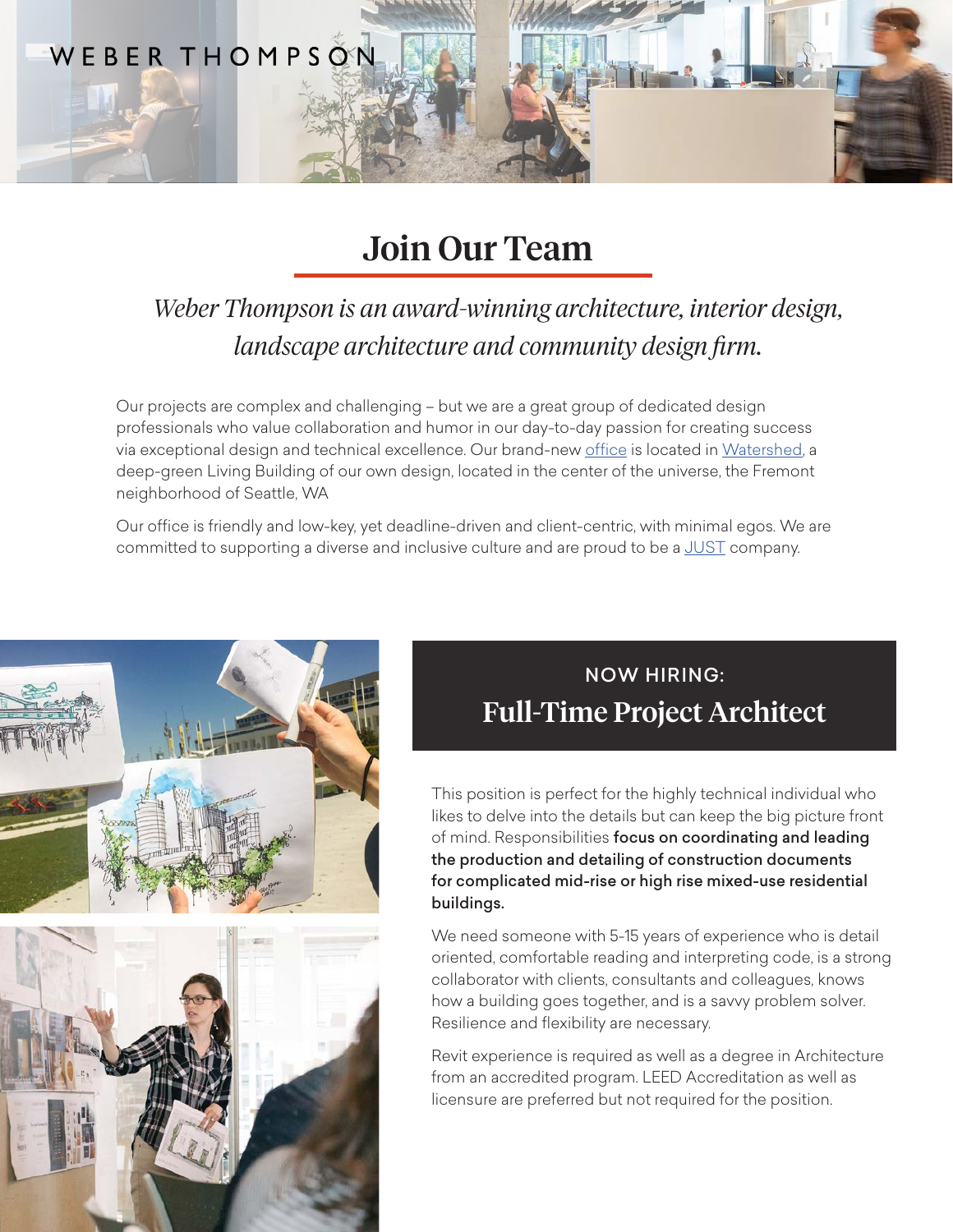### WEBER THOMPSON



### DESIRED SKILLS & EXPERIENCE

#### **Required:**

- *• 5-15 years overall experience*
- *• A degree in Architecture from an accredited program*
- *• Experience using Revit*
- *• Excellent communication skills*
- *• Strong client, consultant and colleague collaboration skills*
- *• Excellent time management and organizational skills*
- *• Comfort reading and interpreting code*
- *• Savvy problem solving skills*
- *• Interest in sustainable strategies and design*

#### **Preferred:**

- *• Licensure*
- *• LEED Accreditation*

### JOB BENEFITS

#### **Benefits & Opportunities:**

- *• Paid Time Off*
- *• Medical, dental, vision, life insurance*
- *• 401(k) Participation*
- *• Healthcare spending or reimbursement accounts, such as HSAs, FSAs, and HRAs*
- *• Short-term & long-term disability insurance*
- *• Ability to work alongside a group of creative thinkers*
- *• Room to experiment and take initiative on new ideas*
- *• Professional growth opportunities*
- *• Ability to participate in firm-wide initiatives such as our Culture Club, Sustainabiliteam or Equity, Diversity, and Inclusion task force*